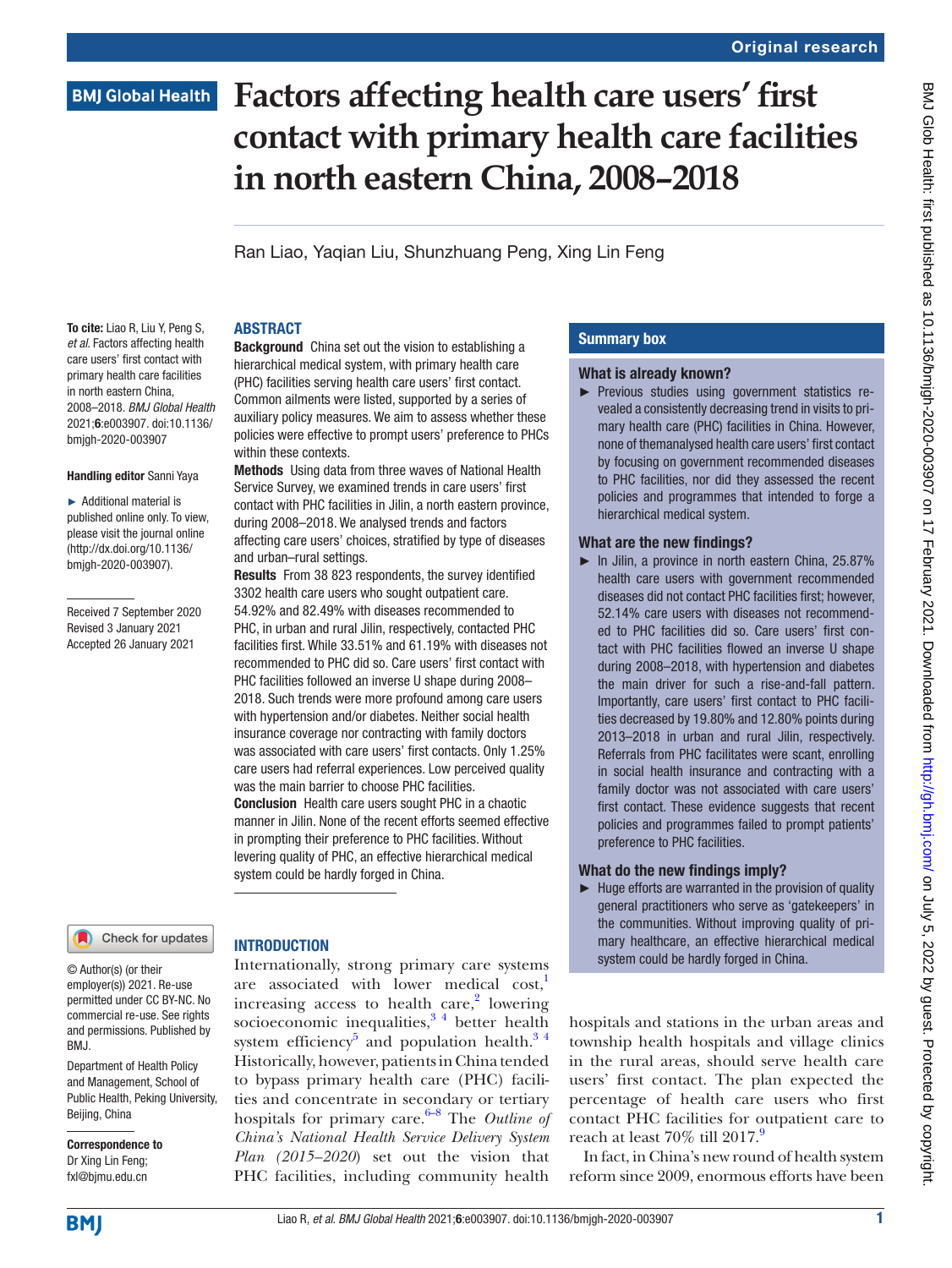made to revitalise the country's primary health care, with the vision to forging a hierarchical medical system, where PHC facilities serve as 'gatekeepers' and secondary and tertiary hospitals provide specialised care. To this end, the government made a list of common and frequent ailments and chronic conditions that are recommended to first contact PHC facilities.<sup>10 11</sup> In addition, China put forward a series of policies and programmes for better implementation. First, the government invested enormously to improve the capacity of PHC facilities, including targeted infrastructural investment, training of human resources for health and the launching of the National Essential Medicine Program[.12](#page-9-7) Second, the government made systemic efforts to link PHC providers and communities. In 2009, China scaled up the National Essential Public Health Service Program<sup>[12](#page-9-7)</sup> that budgeted PHC facilities to manage hypertension and diabetes in the communities, providing screening and a set of continuous services to patients with these conditions. In 2011, China launched the National Family Doctor Program, as a means to strengthening the linkage between communities and PHC facilities.<sup>13</sup> In 2017, policies were additionally set to encourage 'medical alliances' within counties, to better integrate communitybased PHC services with specialised care.<sup>14</sup> Third, to incentivise use of PHC facilities, social health insurance schemes adjusted their reimbursement policy, offering 10% lower copayments to patients who sought care from PHC facili-ties compared with secondary or tertiary hospitals.<sup>[15](#page-9-10)</sup>

Previous studies $5^{16}$  17 on the trends in the utilisation of PHC facilities in China mainly used government statistics that were aggregated from hospital records. The latest study revealed that number of PHC visits as a proportion of total outpatient volumes decreased from 62% to 53% during  $2010-2011^{17}$ . However, hospital-based data could not measure patients' first contact. Survey data from the demand side are, in thus, needed to examine trends, especially after the year 2011 when the government put forward enormous measures for a change. In addition, previous studies on factors affecting patients' choice of health care facilities mostly focused on care users' individual-level determinants such as income and educational achievement.<sup>18–24</sup> Neither of them analysed the Chinese health care users' utilisation patterns by focusing on specific type of diseases, nor did they assess the effects of the specific policies and programmes that were carried out recently.

Using three waves of provincially representative data from China's National Health Services Survey (NHSS), we examined trends during 2008 and 2018 of health care users' first contact with health providers in Jilin, a north eastern province. Focusing on the government's recommended diseases to PHC facilities, and taking the various auxiliary policy measures into account, we provided a timely analysis on trends and factors that were affecting care users' first contact with PHC facilities. We inform policymakers and programme managers whether recent efforts have been effective to attract care users' preference to PHC facilities.

# **METHODS**

Settings

Jilin locates in north eastern China, with a moderate level of economic development and population size in China. For example, per capita gross domestic product of Jilin was US\$8500 (exchange rate for US dollar in 2018: 6.62), which ranked 14th among the 31 provincial regions in China. The population of Jilin was 27 million, ranking in 21st in China. Jilin ranked middle in China in terms of its health care cost as well. For example, the average out-of-pocket medical cost on outpatient care in Jilin was US\$30.8 in 2013 (ranking in 11/31) ([online supple](https://dx.doi.org/10.1136/bmjgh-2020-003907)[mental appendix 1\)](https://dx.doi.org/10.1136/bmjgh-2020-003907).

#### **Data**

We used three waves of provincially representative survey data from Jilin in 2008, 2013 and 2018. Jilin's provincial surveys were imbedded in China's NHSS, which incepted from 1993 and were conducted every 5 years. China's National Centre for Health Statistics and Information helped to draw the provincial samples in accordance with the national protocol. Specifically, each survey used multistage stratified random cluster sampling methods to select households, considering the four levels of administrative structure within a province, that is, city, district/ county at county level, street/township at township level and community/village at community level. In the first stage, 13 districts/counties in 2008, 10 in 2013 and 12 in 2018, respectively, were selected out of a total of 60 based on their geographic location and population size. In the second stage, five streets (urban) or townships (rural) were sampled randomly from each selected district/county. In the third stage, one or two communities/villages were randomly selected in each street/township. Finally, 60 households were selected randomly from each community/village, and all members in which were invited to participate in the survey [\(online supplemental](https://dx.doi.org/10.1136/bmjgh-2020-003907) [appendix 2](https://dx.doi.org/10.1136/bmjgh-2020-003907)). The response rate at household level was above 95% in each survey. A substantial proportion of questionnaires were answered by proxy family members, ranging between 10.78% and 27.60%. We included the proxy questionnaires in this analysis but performed additional sensitivity analysis.

The survey recruited public health doctors/nurses from community health centres/township hospitals to do the investigation, who were trained on the survey procedures, instruments and quality control standards. Data were cleaned for integrity, logical relationships within and between modules, mutual verification of key questions, identification of unreasonable and extreme values and dealing with missing values. Once problems were found, the quality control team contacted the investigators to check the original records and perform additional inquiries.

#### Patient and public involvement statement

Questionnaires used in the NHSS were designed in accordance with China's Statistics Law<sup>25</sup> and department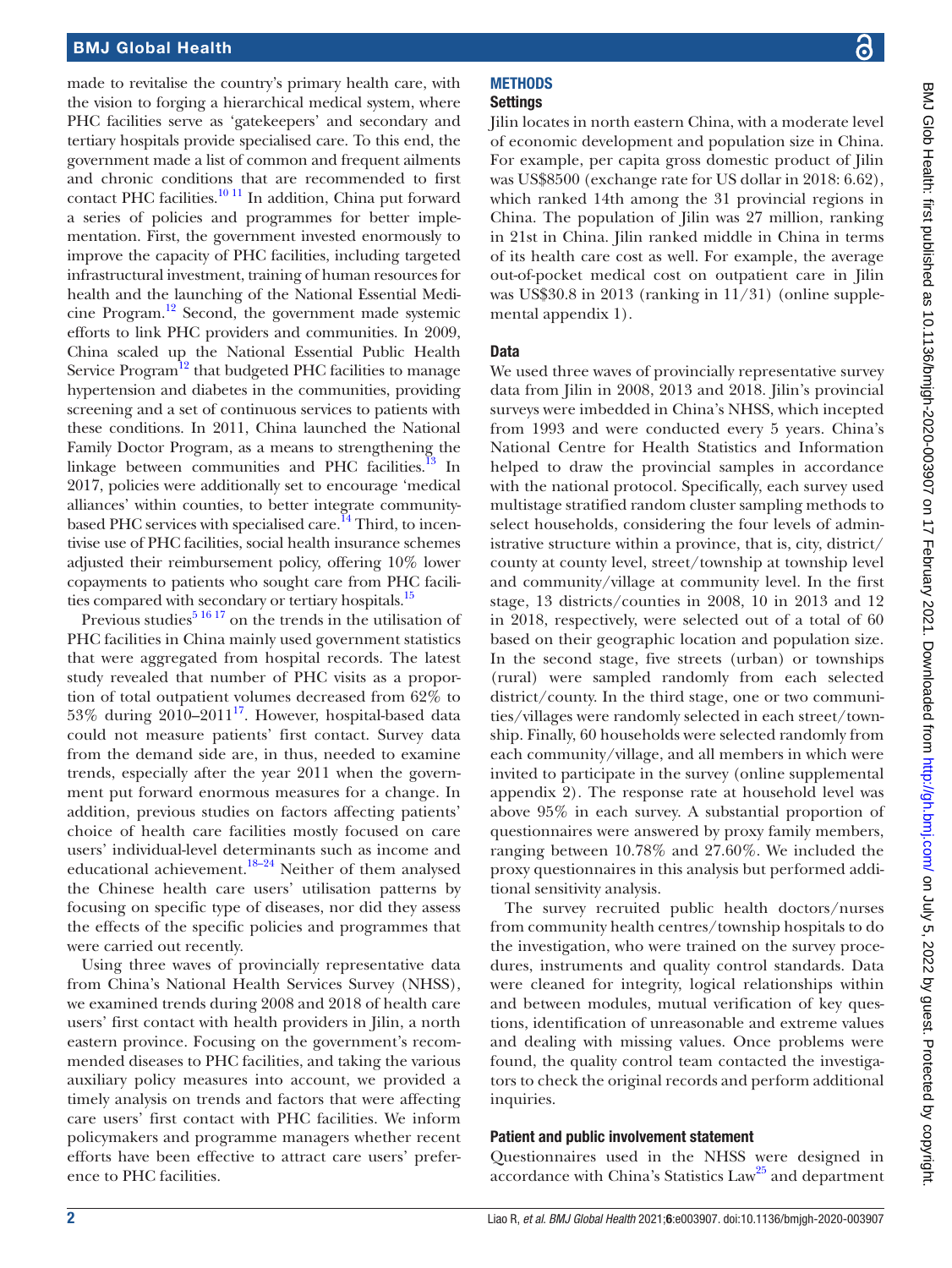regulations from the National Health Commission. Statistical results will be disclosed to the public in the form of report, but information about individual cases will not. Oral informed consents were obtained from household heads.

#### Measures

The survey investigated participants aged 15 years or above about each episode of illness that he/she were suffering during the past 2 weeks, including well-controlled hypertension and diabetes with a doctor's diagnosis. In accordance with China's health statistics standard, we defined outpatient care as visiting a doctor in any health care facilities. $26$  For each episode of illness, the survey asked the type of the first contacted health facilities and the respondents' principal reason to make such choices. First contact for chronic conditions was referred as the most frequent consulted provider. For dependent variables, we ascertained the proportion of recent health care users' first contact by type of health providers and the main reasons for such choices. We defined village clinics, township hospitals, community health centres, stations and other types of clinics as PHC facilities. $27$  We defined all county/street or above level hospitals and health centres as secondary or tertiary hospitals [\(online supplemental](https://dx.doi.org/10.1136/bmjgh-2020-003907) [appendix 3](https://dx.doi.org/10.1136/bmjgh-2020-003907)). Private pharmacies were excluded because they were not considered as formal health care providers within China's health system.<sup>[28](#page-9-16)</sup> We classified the main reasons for care users' choice into six groups: transportation or travelling convenience, perceived better service quality, good relationship with staff in the facility, reasonable costs, health scheme designated facility and other reasons. The 2013 survey did not investigate these reasons.

We selected explanatory variables building on the Anderson's conceptual framework.<sup>29</sup> We considered type of diseases as need factors and classified them into two broad categories: diseases recommended to PHC facili-ties and diseases not recommended to PHC facilities.<sup>[10 11](#page-9-6)</sup> We grouped diseases recommended to PHC facilities into three subcategories: hypertension and/or diabetes, acute upper respiratory tract infections, and other ailments. The last group includes skin diseases, malnutrition or obesity, various kinds of inflammation, angina pectoris, neurological headache, appendicitis, inguinal hernia, foreign bodies in the eye and ear canal, epilepsy, and poisoning.

For enabling factors, we incorporated household income per capita (divided into tertiles for each survey separately) and social health insurance coverage. There were three types of social health insurance schemes in China; however, the eventual sample size was small for further breakdowns, and our preliminary analysis found that the specific types were not associated with the main outcomes (data not shown). We investigated the role of the National Essential Public Health Programme by analysing the association between completeness of care for hypertension and/or diabetes with care user's first

contact. In accordance with China's national protocol, $^{12}$ completeness of care was defined as full coverage of all the recommended interventions, including quarterly condition monitoring, suggestions for therapeutic regime adjustment and health education for lifestyle modification. The 2018 survey asked referral history for each episode of illness, and whether the care user had a contracted family doctor, defined as whether he/she had a formal contract with any PHC doctor within a government programme that provides regular consultation and health management services. For predisposing characteristics, we included care user's sex, age, educational achievement and ethnicity.

#### Statistical analysis

We described health care users' characteristics and graphed the completeness of care for hypertension, stratified by urban/rural settings. We used Poisson regressions, reporting robust SEs with adjustment to clusters, to analyse trends and factors that were affecting health care users' first contact choice of PHC facilities, adjusting for the yearly trends, type of diseases, sex, age, household income per capita, educational achievement, social health insurance and ethnicity. This approach reported relative rates (RR) that were comparable to relative risks, which is straightforward for policy interpretation. The point estimates are consistent with logistic regression, and the confidence intervals (CIs) seemed to be more conservative. $30$  We stratified trends in utilisation by types of diseases and tabulated the principal reasons of care users' choice of health providers. To yield provincially representative estimates, we stratified the analyses by urban and rural settings and weighted the data against each individual's inverse sampling probabilities based on the whole survey samples. We performed  $\chi^2$  tests to compare care users' characteristics and the main reasons for choosing providers across urban/rural settings and type of providers. We performed Wald tests in the regression analysis. A two-sided p value of 0.05 or 0.001 was used as the cut-off point for statistical significance. We did all the analyses in STATA V.13.1, using the following command to define the survey: 'svyset householdID [pweight=weight] || countyID || townshipID || villageID' We excluded cases with missing values.

#### RESULTS

The three surveys investigated 12 080, 13 739 and 13 004 participants 15 years and older in 2008, 2013 and 2018, respectively, from whom we included 3302 care users (urban 1028, rural 2274) who sought outpatient care during the past 2 weeks [\(table](#page-3-0) 1), with the proportion of 3.99% in 2008, 6.81% in 2013 and 14.50% in 2018, respectively. There are no missing values in the dependent variables, and only one participant was missing in household income and the other one was missing in educational achievement. Type of disease (p=0.117) and sex (p=0.954) was distributed similarly across urban and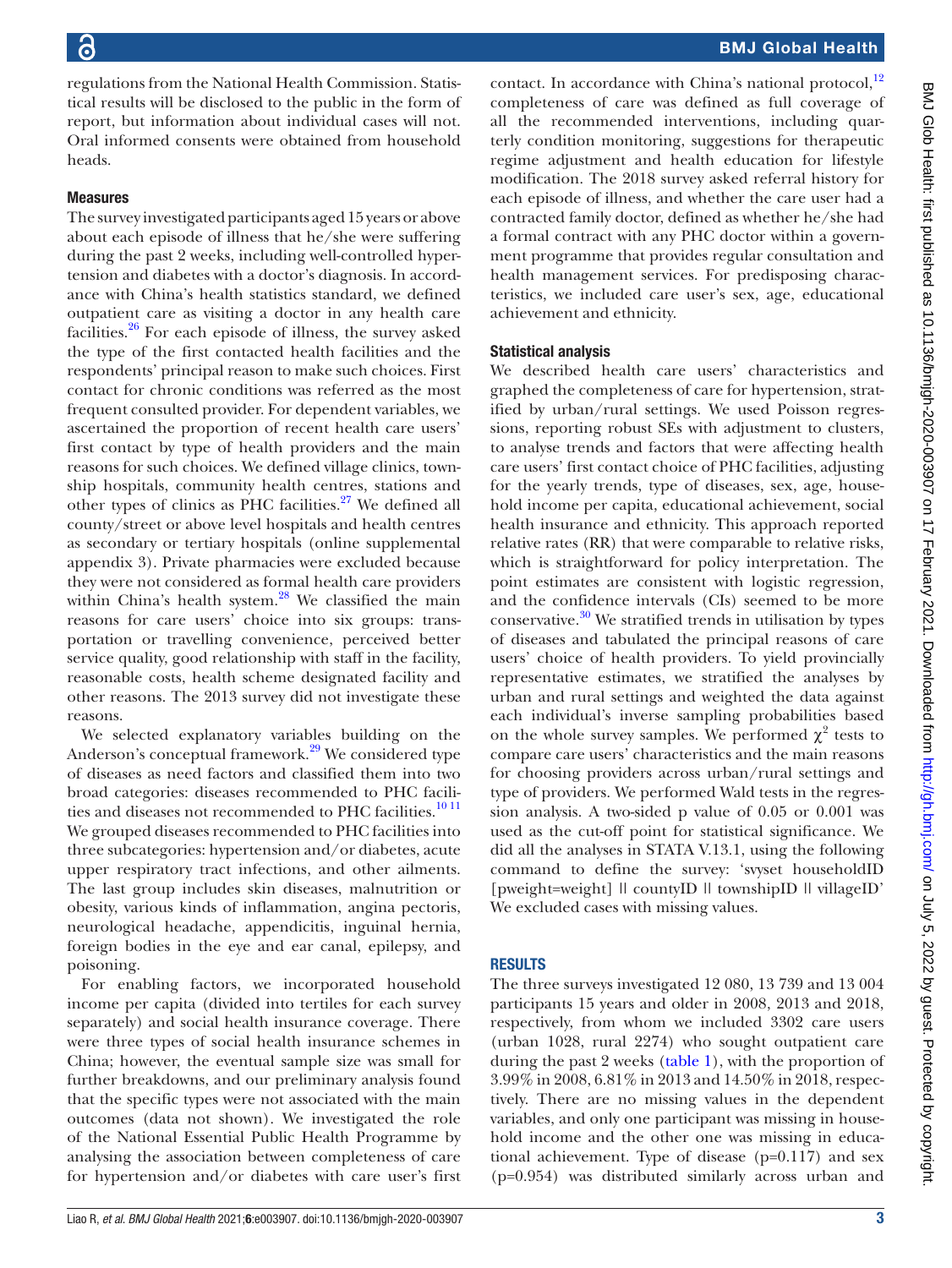<span id="page-3-0"></span>

| Characteristics of recent healthcare users in Jilin China, 2008-2018, by urban and rural settings |                       |       |      |               |          |          |  |
|---------------------------------------------------------------------------------------------------|-----------------------|-------|------|---------------|----------|----------|--|
| Table 1                                                                                           | Urban<br><b>Rural</b> |       |      |               |          |          |  |
| <b>Characteristics</b>                                                                            | N                     | $\%$  | N    | $\frac{0}{0}$ | $\chi^2$ | P values |  |
| Year                                                                                              |                       |       |      |               | 0.36     | 0.834    |  |
| 2008                                                                                              | 152                   | 14.92 | 330  | 17.61         |          |          |  |
| 2013                                                                                              | 297                   | 26.68 | 638  | 29.10         |          |          |  |
| 2018                                                                                              | 579                   | 58.40 | 1306 | 53.29         |          |          |  |
| Type of diseases                                                                                  |                       |       |      |               | 5.88     | 0.117    |  |
| Diseases recommended to PHC facilities                                                            | 661                   | 73.28 | 1519 | 73.30         |          |          |  |
| Hypertensions and/or diabetes                                                                     | 250                   | 23.32 | 538  | 24.67         |          |          |  |
| Acute upper respiratory tract infections                                                          | 137                   | 13.56 | 374  | 16.01         |          |          |  |
| Other ailments                                                                                    | 274                   | 26.72 | 607  | 26.70         |          |          |  |
| Diseases not recommended to PHC<br>facilities                                                     | 367                   | 36.40 | 755  | 32.62         |          |          |  |
| <b>Sex</b>                                                                                        |                       |       |      |               | 0.00     | 0.954    |  |
| Male                                                                                              | 446                   | 43.29 | 989  | 43.68         |          |          |  |
| Female                                                                                            | 582                   | 56.71 | 1285 | 56.32         |          |          |  |
| Age                                                                                               |                       |       |      |               | 49.87    | < 0.001  |  |
| $15 - 34$                                                                                         | 96                    | 9.15  | 200  | 9.10          |          |          |  |
| $35 - 64$                                                                                         | 561                   | 53.96 | 1515 | 65.76         |          |          |  |
| $65 -$                                                                                            | 371                   | 36.88 | 559  | 25.14         |          |          |  |
| Household income per capita                                                                       |                       |       |      |               | 686.40   | < 0.001  |  |
| Poor                                                                                              | 118                   | 11.68 | 1018 | 46.51         |          |          |  |
| Middle                                                                                            | 258                   | 24.99 | 829  | 35.36         |          |          |  |
| <b>Rich</b>                                                                                       | 651                   | 63.33 | 427  | 18.13         |          |          |  |
| Missing                                                                                           | 1                     | 0.10  | 0    | 0             |          |          |  |
| <b>Educational achievement</b>                                                                    |                       |       |      |               | 911.96   | < 0.001  |  |
| Primary school or below                                                                           | 169                   | 16.92 | 1371 | 58.48         |          |          |  |
| Junior high school                                                                                | 329                   | 31.69 | 713  | 32.72         |          |          |  |
| Senior high school                                                                                | 335                   | 32.58 | 147  | 6.75          |          |          |  |
| College and above                                                                                 | 195                   | 18.82 | 42   | 2.05          |          |          |  |
| Missing                                                                                           | 0                     | 0     | 1    | 0.04          |          |          |  |
| Social health insurance                                                                           |                       |       |      |               | 26.14    | < 0.001  |  |
| No                                                                                                | 92                    | 8.97  | 101  | 4.46          |          |          |  |
| Yes                                                                                               | 936                   | 91.03 | 2173 | 95.54         |          |          |  |
| Ethnicity                                                                                         |                       |       |      |               | 87.91    | < 0.001  |  |
| Han majority                                                                                      | 865                   | 85.63 | 2142 | 95.01         |          |          |  |
| <b>Minorities</b>                                                                                 | 163                   | 14.37 | 132  | 4.99          |          |          |  |

The survey investigated 3302 adults (urban 1028, rural 2274) who sought outpatient care during the past 2 weeks of the survey. Proportions were adjusted by sampling weights to yield provincially representative estimates.

PHC facilities included community health centres and stations, township hospitals, village health centres and clinics.

Other ailments include skin diseases, malnutrition or obesity, various kinds of inflammation, angina pectoris, neurological headache, appendicitis, inguinal hernia, foreign bodies in the eye and ear canal, epilepsy, poisoning and so on.

Economic status was assessed by household income per capita and divided into three quantiles for each survey separately. The cut-off points were US\$453.2 and US\$906.3 for the 2008 survey, US\$944.1 and US\$1888.2 for the 2013 survey, and US\$1007.1 and US\$2323.8 for the 2018 survey respectively. 1\$=6.62 RMB in 2018.

PHC, primary healthcare.

rural Jilin. Around 73% care users were suffering from diseases that were recommended to PHC facilities; in which, nearly 24% were hypertension and/or diabetes (urban 23.32%, rural 24.67%) and nearly 15% were acute upper respiratory tract infections (urban 13.56%, rural 16.01%). 36.40% care users in urban and 32.62%

in rural Jilin, respectively, were suffering from diseases not recommended to PHC facilities. More than half of the care users- were women (56.71% in urban, 56.32% in rural) and aged 35–64 (53.96% in urban, 65.76% in rural) . Social health insurance coverage was relatively high (urban 91.03%, rural 95.54%). Age, household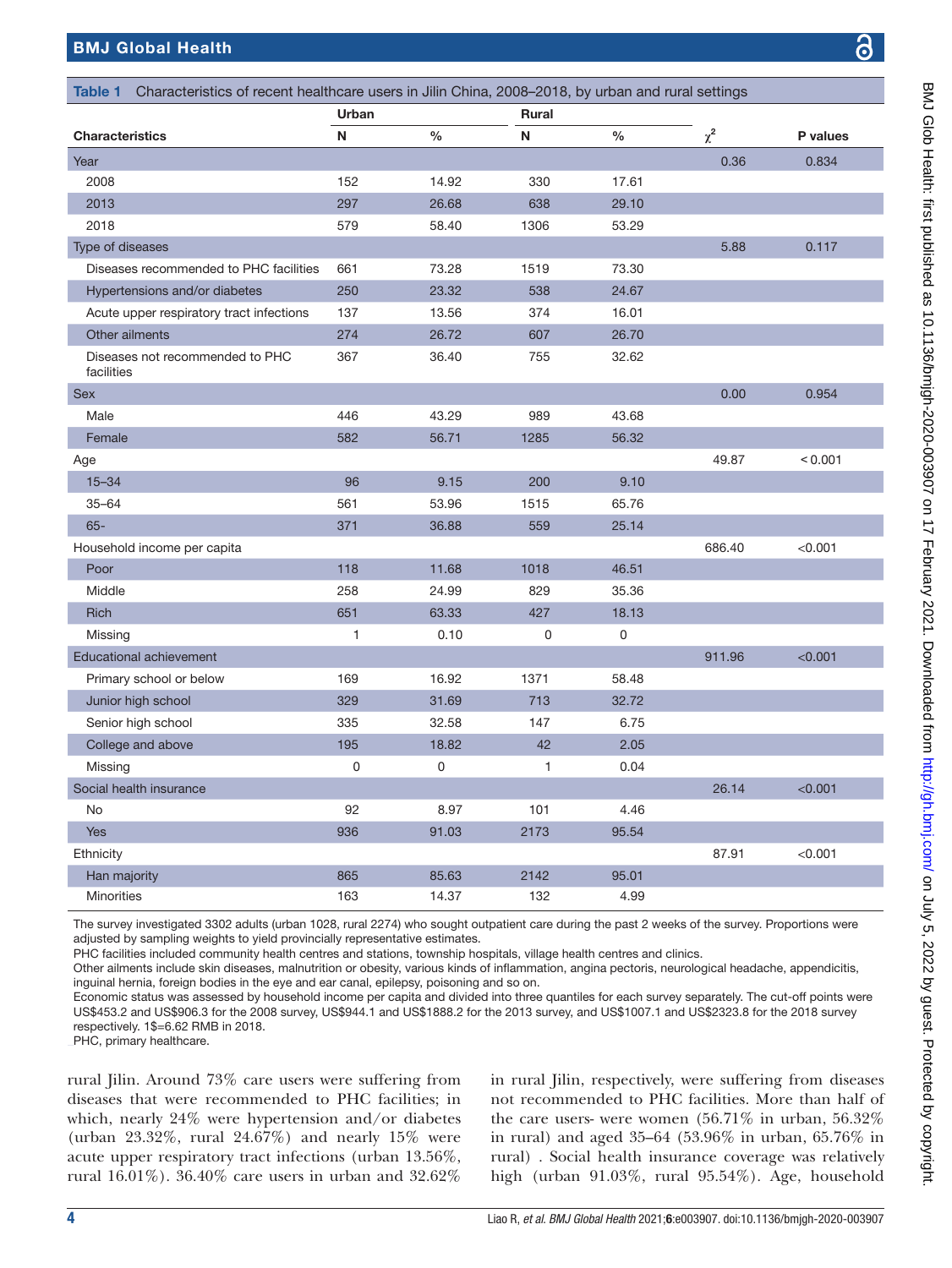income per capita, educational achievement, social health insurance and ethnicity distributed differently across urban and rural Jilin  $(p<0.001)$ . According to the survey, the prevalence of hypertension and/or diabetes was 1.10%, 15.46% and 21.28% in Jilin in 2008, 2013 and 2018, respectively [\(online supplemental appendix 4\)](https://dx.doi.org/10.1136/bmjgh-2020-003907).

As shown in [table](#page-5-0) 2 and [online supplemental appendix](https://dx.doi.org/10.1136/bmjgh-2020-003907) [5](https://dx.doi.org/10.1136/bmjgh-2020-003907), 66.66% recent health care users contacted PHC facilities first for outpatient care. The proportion of urban care users first contacting PHC facilities was lower than the rural ones (urban, 47.28%; rural, 75.42%). Proportion of recent health care users first contacting PHC facilities increased from 63.07% to 77.11% during 2008–2013 and decreased to  $62.39\%$  in  $2018(p<0.001)$ , respectively. In urban Jilin, proportion of care users first contacting PHC facilities increased from 36.18% to 62.29% during 2008 to 2013 and then decreased to 42.49% in 2018, whist in rural Jilin, proportion of patients first contacting PHC facilities increased from 75.45% to 84.01% during 2008–2013 and then decreased to 71.21% in 2018 (urban: p<0.001, rural: p<0.001). In urban Jilin, after adjusting for other factors ([table](#page-5-0) 2), recent health care users' probability of first contacting PHC facilities was 77% in 2008 of that in 2013 (RR: 0.77,0.56-1.07) and was 78% (RR: 0.78,0.60-0.99) in 2018 of that in 2013, respectively. The inverse U-shaped trends were not so obvious in rural Jilin, where proportion of patients choosing PHC facilities for outpatient care did not change significantly in 2013 (RR: 0.96,0.85-1.09) compared with 2008 but decreased by 9% (RR: 0.89,0.80-0.98) in 2018.

For care users with diseases recommended to PHC facilities in urban and rural Jilin, 54.92% and 82.49%, respectively, contacted PHC facilities first; however, for care users with diseases that were not recommended to PHC facilities,  $33.51\%$  in the urban settings and  $61.19\%$ in the rural settings did choose PHC facilities as their first contact otherwise. As shown in [table](#page-5-0) 2, type of diseases took the largest effects on care users' first contacts with PHC facilities. Comparing to care users with diseases not recommended to PHC facilities, users with hypertension and/or diabetes were 67% and 39% more likely to first contact PHC facilities in urban and rural Jilin, respectively (urban RR: 1.67, 1.39–2.00; rural RR: 1.39, 1.30– 1.48), and care users with acute upper respiratory tract infections were 111% and 50% more likely to first contact PHC facilities in urban and rural Jilin, respectively (urban RR: 2.11, 1.76–2.53; rural RR: 1.50, 1.41–1.60). However, other factors took small or insignificant effects on care users' first contact. In particular, social health insurance coverage was not significantly associated with care users' first contact with PHC facilities (urban RR: 1.25, 0.99– 1.57; rural RR: 1.07, 0.95–1.20).

[Table](#page-6-0) 3 shows the trends in recent health care users' first contact to PHC facilities by type of diseases. Comparing to 2013, care users with diseases recommended to PHC facilities were 43%and 9% less likely to first contact PHC facilities in urban and rural Jilin, respectively (urban RR: 0.57,0.44-0.75; rural RR: 0.91,0.84-0.98) in 2008; and in

2018, they were 33%and 12% less likely to do so (urban RR: 0.67,0.58-0.77; rural RR: 0.88, 0.84–0.93). Such trends were more profound in care users with chronic conditions. Comparing to 2013, care users with hypertension and/or diabetes were 74% and 17% less likely to first contact PHC facilities in urban and rural Jilin, respectively (urban RR: 0.26, 0.11–0.62; rural RR: 0.83,0.69-0.99) in 2008; and in 2018, they were 51%and 13%less likely to do so (urban RR: 0.49,0.38-0.64; rural RR: 0.87,0.82-0.93). Notably, completeness of care in hypertension within the National EssentialPublic Health Program decreased by 42.69% and 19.63 % from 2013 to 2018, respectively (urban: 60.01% to 17.32%; rural: 74.27% to 54.64%) [\(figure](#page-7-0) 1). Meanwhile, the rising trends in proportion of first contacting PHC facilities among patients with acute upper respiratory tract infections were not statistically significant during 2008–2018 in either urban or rural Jilin. In addition, proportions of first contacting PHC facilities had no obvious trends among users with diseases not recommended to PHC facilities.

In 2018, 31.22% of the urban recent health care users contracted with a family doctor, whereas 70.63% rural ones did so; however, patints' first contact with PHC facilities seemed not be associated with whether they had a family doctor ([online supplemental appendix 6](https://dx.doi.org/10.1136/bmjgh-2020-003907)). For example, in the urban setting, proportion of care users that first contacted PHC facilities for outpatient care was 45.23% and 40.78% among users contracting with and without a family doctor . In rural setting, such proportions were 73.62% and 68.93%, respectively. In addition, proportion of patients who had any referral histories was just 1.25% in 2018, and the proportion of referrals within medical alliances were just 0.45%.

[Table](#page-7-1) 4 describes the principal reasons of care users' first contact choices. The rank of principal reasons of choosing PHC facilities or secondary or tertiary facilities were similar between rural and urban settings. Over 60% care users chose PHC facilities because of distance or travelling convenience, and more than half chose secondary or tertiary facilities because of better perceived quality.

The same utilisation patterns were seen in the sensitivity analysis that excluded proxy answers. For example, in urban Jilin, proportion of choosing PHC facilities among care users excluding proxy cases increased from 40.87% to 62.39% during 2008–2013 and decreased to 43.10%, in 2018, respectively [\(online supplemental appendix 7](https://dx.doi.org/10.1136/bmjgh-2020-003907)).

#### **DISCUSSION**

Over the past decade, the Chinese government has taken enormous measures to motivate patients' preference to PHC facilities, aiming to build a hierarchical medical system; however, using timely survey data that were provincially representative for Jilin, a north eastern province, we found that till 2018, among recent health care users with diseases that are recommended to first contact PHC facilities—such as hypertension, diabetes and acute upper respiratory tract infections—there were still 52.66% and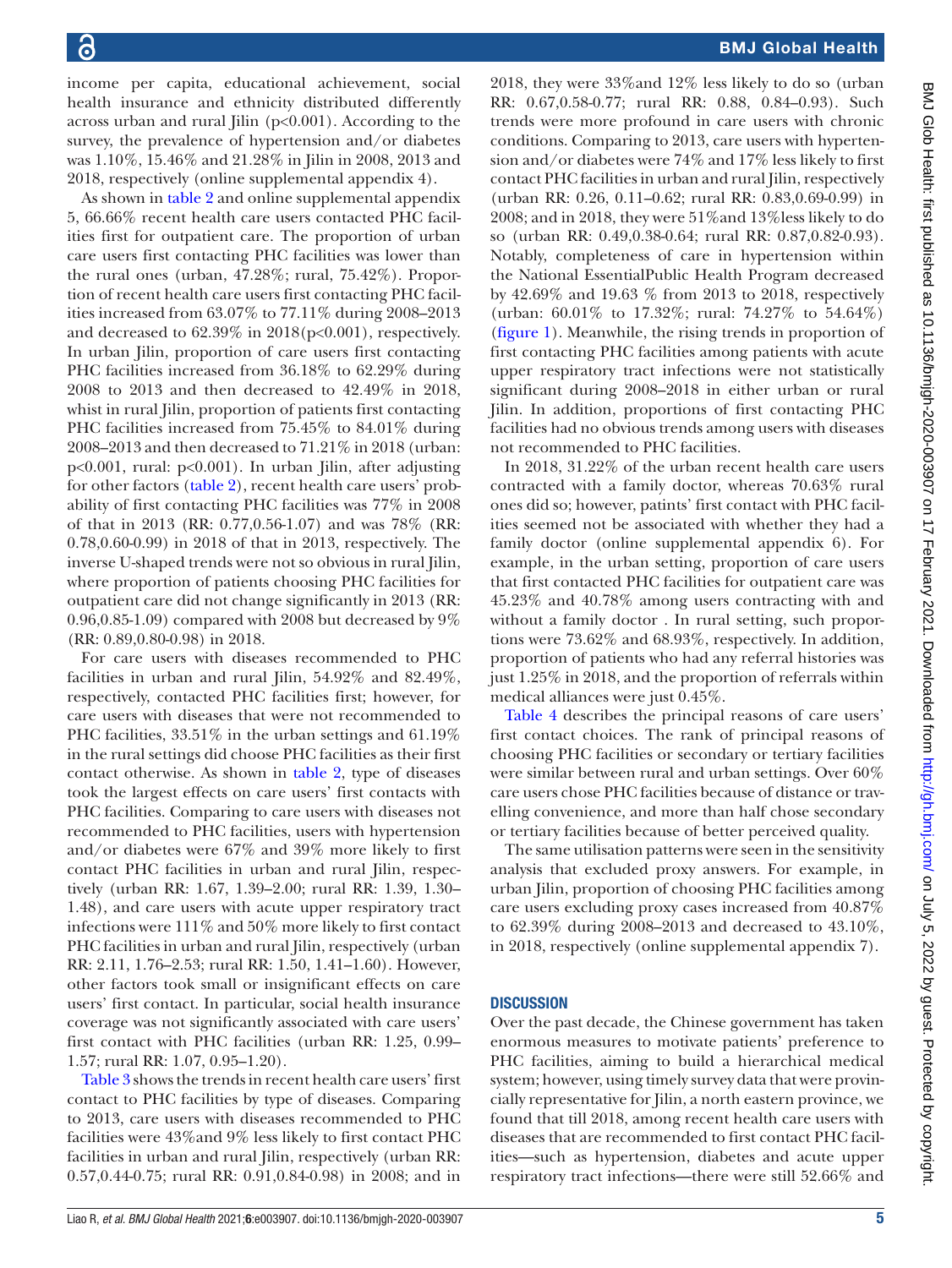| settings                                                |                                              |                             |                                             |                                                     |                                    |                                             |  |
|---------------------------------------------------------|----------------------------------------------|-----------------------------|---------------------------------------------|-----------------------------------------------------|------------------------------------|---------------------------------------------|--|
|                                                         | Urban                                        |                             |                                             | <b>Rural</b>                                        |                                    |                                             |  |
| <b>Factors</b>                                          | <b>First contacting</b><br>PHC facilities, % | <b>Crude RR</b><br>(95% CI) | <b>Adjusted RR</b><br>(95% CI) <sup>+</sup> | <b>First contacting</b><br><b>PHC facilities, %</b> | <b>Crude RR</b><br>(95% CI)        | <b>Adjusted RR</b><br>(95% CI) <sup>+</sup> |  |
| Year                                                    |                                              |                             |                                             |                                                     |                                    |                                             |  |
| 2008                                                    | 36.18                                        | 0.61 (0.39 to 0.95)**       | 0.77 (0.56 to 1.07)                         | 75.45                                               | 0.87 (0.77 to 1.00)*               | 0.96 (0.85 to 1.09)                         |  |
| 2013                                                    | 62.29                                        | ref                         | ref                                         | 84.01                                               | ref                                | ref                                         |  |
| 2018                                                    | 42.49                                        | 0.67 (0.49 to 0.91)**       | $0.78$ (0.60 to 0.99) <sup>*</sup>          | 71.21                                               | 0.83 (0.75 to 0.92)**              | $0.89$ (0.80 to 0.98)*                      |  |
| Type of diseases                                        |                                              |                             |                                             |                                                     |                                    |                                             |  |
| Diseases recommended to PHC facilities                  |                                              |                             |                                             |                                                     |                                    |                                             |  |
| Hypertensions and/<br>or diabetes                       | 62.40                                        | 1.86 (1.57 to 2.21)**       | 1.67 (1.39 to 2.00)**                       | 86.80                                               | 1.42 (1.33 to 1.51)**              | 1.39 (1.30 to 1.48)**                       |  |
| Acute upper<br>respiratory tract<br><i>infections</i>   | 74.45                                        | 2.22 (1.87 to 2.64)**       | 2.11 (1.76 to 2.53)**                       | 92.25                                               | 1.51 (1.41 to 1.61)**              | 1.50 (1.41 to 1.60)**                       |  |
| Other ailments                                          | 38.32                                        | 1.14 (0.93 to 1.41)         | 1.11 (0.90 to 1.36)                         | 72.65                                               | 1.19 (1.10 to 1.28)**              | 1.17 (1.09 to 1.26)**                       |  |
| Diseases not<br>recommended to<br><b>PHC</b> facilities | 33.51                                        | ref                         | ref                                         | 61.19                                               | ref                                | ref                                         |  |
| <b>Sex</b>                                              |                                              |                             |                                             |                                                     |                                    |                                             |  |
| Male                                                    | 45.96                                        | ref                         | ref                                         | 74.92                                               | ref                                | ref                                         |  |
| Female                                                  | 48.28                                        | 1.05 (0.91 to 1.21)         | 1.01 (0.89 to 1.15)                         | 75.80                                               | 1.01 (0.96 to 1.07)                | 1.02 (0.97 to 1.06)                         |  |
| Age                                                     |                                              |                             |                                             |                                                     |                                    |                                             |  |
| $15 - 34$                                               | 50.00                                        | ref                         | ref                                         | 70.50                                               | ref                                | ref                                         |  |
| $35 - 64$                                               | 47.95                                        | 0.96 (0.77 to 1.19)         | 0.97 (0.79 to 1.20)                         | 74.98                                               | 1.06 (0.97 to 1.17)                | 1.08 (0.98 to 1.18)                         |  |
| 65                                                      | 45.55                                        | 0.91 (0.72 to 1.15)         | $0.88$ (0.70 to 1.11)                       | 78.35                                               | 1.11 (1.01 to 1.23)*               | 1.11 (1.00 to 1.23)*                        |  |
| Household income per<br>capita                          |                                              |                             |                                             |                                                     |                                    |                                             |  |
| Poor                                                    | 58.47                                        | ref                         | ref                                         | 76.52                                               | ref                                | ref                                         |  |
| Middle                                                  | 58.53                                        | 1.00 (0.83 to 1.20)         | 1.08 (0.91 to 1.29)                         | 74.31                                               | 0.97 (0.92 to 1.02)                | 0.97 (0.92 to 1.02)                         |  |
| Rich                                                    | 40.86                                        | $0.70$ (0.58 to 0.83)**     | $0.83$ (0.69 to 0.99)*                      | 74.94                                               | 0.98 (0.92 to 1.04)                | 0.97 (0.91 to 1.03)                         |  |
| Educational<br>achievement                              |                                              |                             |                                             |                                                     |                                    |                                             |  |
| Primary school or<br>below                              | 57.99                                        | ref                         | ref                                         | 76.51                                               | ref                                | ref                                         |  |
| Junior high school                                      | 51.37                                        | 0.89 (0.74 to 1.05)         | 0.86 (0.73 to 1.02)                         | 74.61                                               | 0.98 (0.92 to 1.03)                | 0.99 (0.94 to 1.05)                         |  |
| Senior high school                                      | 44.18                                        | 0.76 (0.63 to 0.92)*        | 0.75 (0.62 to 0.90)*                        | 74.15                                               | 0.97 (0.87 to 1.08)                | 0.99 (0.90 to 1.09)                         |  |
| College and above                                       | 36.41                                        | 0.63 (0.49 to 0.80)**       | 0.69 (0.55 to 0.88)*                        | 59.52                                               | 0.78 (0.60 to 1.01)                | 0.81 (0.65 to 1.02)                         |  |
| Social health<br>insurance                              |                                              |                             |                                             |                                                     |                                    |                                             |  |
| No                                                      | 42.39                                        | ref                         | ref                                         | 70.30                                               | ref                                | ref                                         |  |
| <b>Yes</b>                                              | 47.76                                        | 1.13 (0.88 to 1.44)         | 1.25 (0.99 to 1.57)                         | 75.66                                               | 1.08 (0.95 to 1.22)                | 1.07 (0.95 to 1.20)                         |  |
| Ethnicity                                               |                                              |                             |                                             |                                                     |                                    |                                             |  |
| Han majority                                            | 49.13                                        | ref                         | ref                                         | 76.10                                               | ref                                | ref                                         |  |
| Minorities                                              | 37.42                                        | 0.76 (0.61 to 0.95)*        | $0.81$ (0.66 to 0.99)*                      | 64.39                                               | $0.85$ (0.73 to 0.97) <sup>*</sup> | 0.89 (0.79 to 1.01)                         |  |

<span id="page-5-0"></span>Table 2 Factors affecting healthcare users' first contact with PHC facilities in Jilin, China, 2008–2018, by urban and rural

Data were weighted to yield provincially representative estimates.

Economic status was assessed by household income per capita and divided into three quantiles for each survey separately. The cut-off points were US\$453.2 and US\$906.3 for the 2008 survey, US\$944.1 and US\$1888.2 for the 2013 survey, and US\$1007.1 and US\$2323.8 for the 2018 survey respectively. 1\$=6.62 RMB in 2018.

\*p<0.05, \*\*p<0.001.

†Adjusting for year, type of diseases, sex, age, household income per capita, educational achievement, social health insurance and ethnicity.

PHC, primary health care; ref, reference group; RR, relative rate.

21.10% choosing secondary or above hospitals as the first contact in urban and rural settings, respectively. While among care users with diseases not recommended to

PHC facilities, there were about 30% and 60% in urban and rural Jilin, respectively, otherwise chose PHC facilities as their first contact. More discouragingly, care users'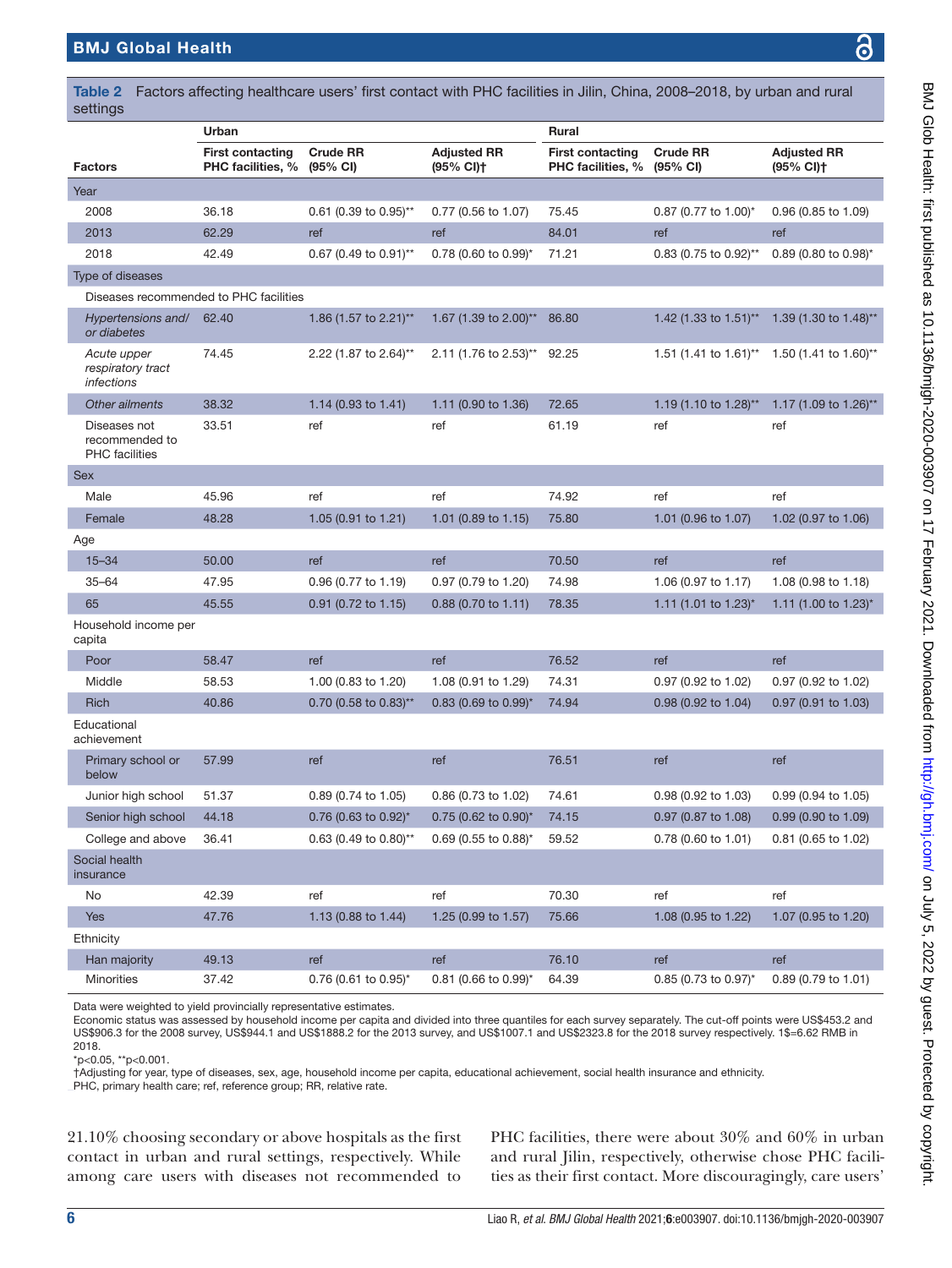<span id="page-6-0"></span>Table 3 Trends in care users' first contact to PHC facilities in Jilin, China, 2008–2018, by urban and rural settings, and type of diseases

|                                                                     | <b>Urban</b>           |       |                                        | <b>Rural</b>           |       |                        |  |
|---------------------------------------------------------------------|------------------------|-------|----------------------------------------|------------------------|-------|------------------------|--|
| <b>Diseases</b>                                                     | 2008                   | 2013  | 2018                                   | 2008                   | 2013  | 2018                   |  |
| Choice of PHC facilities, %                                         |                        |       |                                        |                        |       |                        |  |
| Diseases recommended to<br><b>PHC</b> facilities                    | 40.70                  | 70.89 | 47.34                                  | 80.90                  | 89.30 | 78.90                  |  |
| Hypertensions and/or<br>diabetes                                    | 21.05                  | 82.14 | 40.66                                  | 78.13                  | 94.34 | 82.31                  |  |
| Acute upper respiratory tract<br>infections                         | 53.85                  | 72.97 | 78.16                                  | 90.38                  | 93.71 | 91.41                  |  |
| Other ailment                                                       | 44.44                  | 43.33 | 34.38                                  | 77.39                  | 73.91 | 70.82                  |  |
| Diseases not recommended<br>to PHC facilities                       | 30.30                  | 28.33 | 35.68                                  | 67.18                  | 67.11 | 57.63                  |  |
| Crude RR(95% CI)                                                    |                        |       |                                        |                        |       |                        |  |
| Diseases recommended to<br><b>PHC</b> facilities                    | $0.57$ (0.44,0.75)**   | ref   | $0.67$ (0.58,0.77)** 0.91 (0.84,0.98)* |                        | ref   | $0.88(0.84, 0.93)$ **  |  |
| Hypertensions and/or<br>diabetes                                    | $0.26(0.11, 0.62)^{*}$ | ref   | $0.49(0.38, 0.64)$ **                  | $0.83(0.69, 0.99)^{*}$ | ref   | $0.87$ (0.82,0.93)**   |  |
| Acute upper respiratory tract 0.74 (0.43,1.27)<br><i>infections</i> |                        | ref   | 1.07 (0.85,1.34)                       | 0.96(0.87, 1.06)       | ref   | 0.98(0.92, 1.04)       |  |
| Other ailment                                                       | 1.03 (0.68,1.56)       | ref   | 0.79(0.55, 1.14)                       | 1.05(0.90, 1.21)       | ref   | 0.96(0.84, 1.09)       |  |
| Diseases not recommended<br>to PHC facilities                       | 1.07(0.62, 1.84)       | ref   | 1.26(0.81, 1.95)                       | 1.00(0.85, 1.18)       | ref   | $0.86(0.75, 0.98)^{*}$ |  |
| Adjusted RR(95% CI)+                                                |                        |       |                                        |                        |       |                        |  |
| Diseases recommended to<br><b>PHC</b> facilities                    | $0.56(0.43, 0.74)$ **  | ref   | $0.70$ (0.60,0.82)** 0.91 (0.85,0.99)* |                        | ref   | $0.88(0.84, 0.93)$ **  |  |
| Hypertensions and/or<br>diabetes                                    | $0.26(0.11, 0.63)^{*}$ | ref   | $0.61$ $(0.46, 0.80)$ **               | $0.82$ (0.68,0.99)*    | ref   | $0.88(0.83, 0.94)$ **  |  |
| Acute upper respiratory tract 0.79 (0.48,1.33)<br>infections        |                        | ref   | 1.03(0.81, 1.30)                       | 0.99(0.89, 1.09)       | ref   | 0.98(0.92, 1.04)       |  |
| Other ailments                                                      | 0.99(0.65, 1.52)       | ref   | 0.85(0.58, 1.25)                       | 1.05 (0.90, 1.22)      | ref   | 0.94(0.83, 1.07)       |  |
| Diseases not recommended<br>to PHC facilities                       | 0.99(0.56, 1.73)       | ref   | 1.41 (0.89,2.25)                       | 1.01 (0.85,1.19)       | ref   | 0.87(0.76, 1.00)       |  |

Data were weighted to yield provincially representative estimates.

\*P<0.05, \*\*p<0.001.

†Adjusting for sex, age, household income per capita, educational achievement, social health insurance and ethnicity.

PHC, primary health care; ref, reference group; RR, relative rate.

first contact with PHC facilitates decreased by 19.80% and 12.80% points during 2013–2018 in urban and rural Jilin, respectively.

Primary health care plays an important role in promoting universal health coverage. $^{31}$  Internationally, discussions mainly focused on how to improve service quality, $32 \times 33$  the human resources for health  $32-34$  and the financial profiles within PHC. $32-35$  Literature from high-income countries reported mixed findings on the effects of gatekeeping on utilisation. $33$  One recent global study using data from 56 low-and middle-income countries found that hospitals are common sources of essential primary care services. $36$  The other study from India found that patients may bypass PHC for chronic care because of low quality.[37](#page-9-23) The other study from Latin

America raised the concern on whether primary care is capable of resolving people's health problems. $38$  Our case from China enriches the international discussion by reporting patients' competitive choice of PHC providers within the context of government major health reform for a change.

Unfortunately, we found PHC facilities still failed to serve as 'gatekeepers' after years of health system reforms. Two-thirds of the recent healthcare users from Jilin chose PHC facilities as their first contact, which was particularly low in the urban settings (47.28%). Such performance was lower than policy-makers' expected level of  $70\%$ . These findings were similar to previous reports that were conducted during 2012–2014 in urban China and the south-western region. For example, Sun *et al* reported a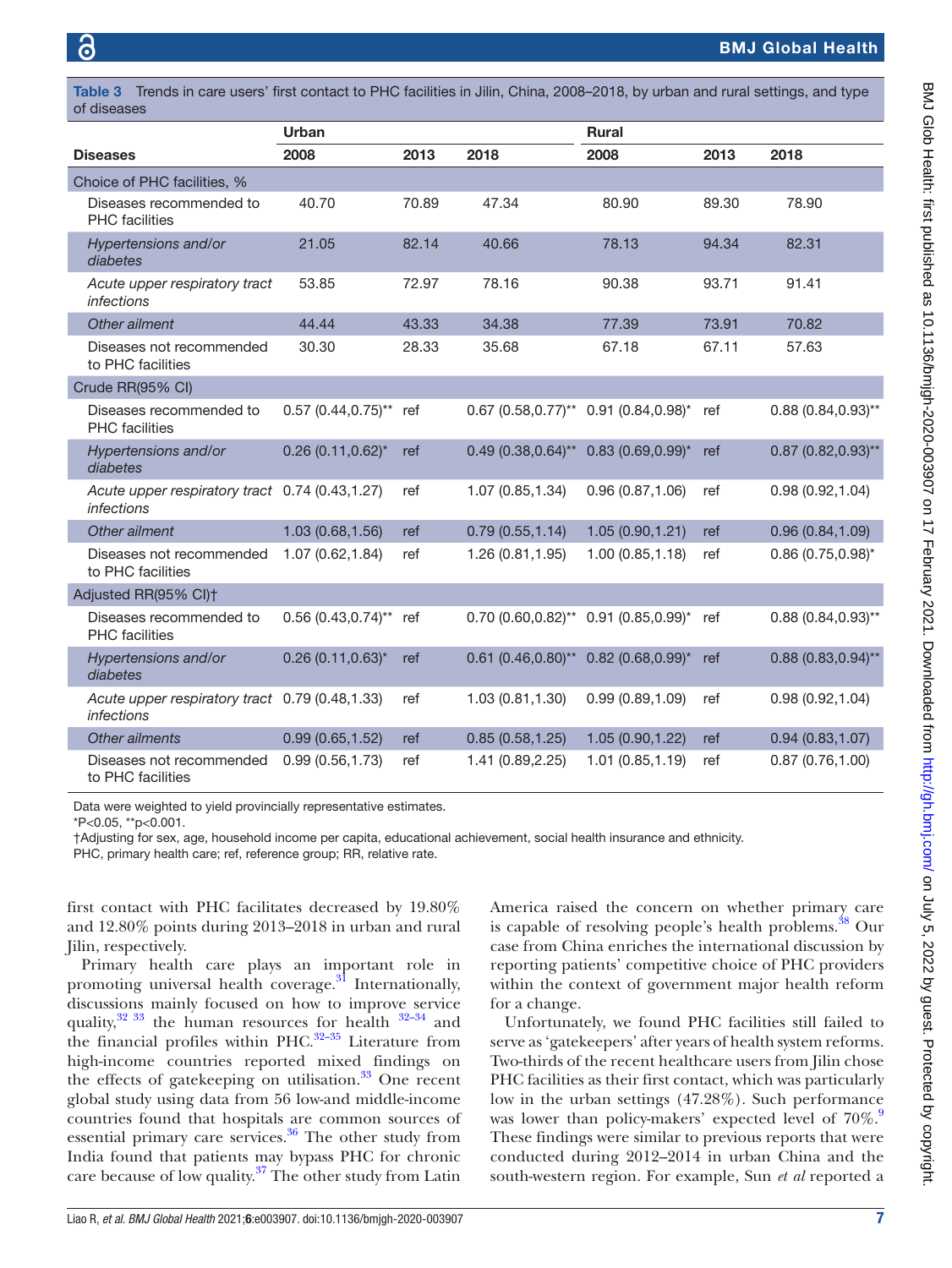#### BMJ Global Health



<span id="page-7-0"></span>Figure 1 Completeness of care for hypertension within the National Basic Public Health Service Program, in Jilin, China, 2013–2018, by urban and rural settings.

† Completeness of care was defined as full coverage of all the recommended interventions, including quarterly condition monitoring, suggestions for therapeutic regime adjustment and health education for lifestyle modification.

‡Data only available in the 2013 and 2018 survey. 95% CIs are shown.

§ Adjusting for sampling, and sex, age, diseases, social health insurance, household income per capita, educational achievement and ethnicity.

half to two-thirds patients first contacted PHC facilities in south-western China in 2014.<sup>[24](#page-9-25)</sup> Tang *et al* reported 62.21% patients visiting PHC facilities for outpatient care

in 10 cities of urban China in 2013[.22](#page-9-26) Ye *et al* reported 72.62% patients chose PHC facilities for an initial visit in four counties of China in  $2012<sup>39</sup>$  $2012<sup>39</sup>$  $2012<sup>39</sup>$  To our best knowledge. only two studies examined patients' choice of health facilities by type of diseases but were all conducted before 2010, without referring to the recent developed list of recommended diseases. Specifically, Qian *et al,* using the NHSS data in 2008, reported 22.2% patients with acute upper respiratory tract infections seeking outpatient care first in PHC facilities in urban China.[40](#page-10-0) Yang *et al* reported that less than one quarter of the patients with hypertension, diabetes or chronic obstructive pulmonary disease initiated their contact with healthcare from PHC facilities in Guangdong in  $2010<sup>20</sup>$  $2010<sup>20</sup>$  Notably, our data are the first in English literature that quantify the trends of health care users' first contact health facilities in China during the past 10 years when major health reforms were put forward to revitalise PHC. We found that for types of diseases that are recommended to PHC facilities,the proportions of health care users that actual first contacted PHC facilities increased during 2008–2013 but decreased during 2013–2018. While for diseases that are not recommended to PHC facilities, no trends were observed. These findings suggest that recent efforts seem not to be effective in achieving its goals.

In Jilin, patients' first contact with PHC facilities flowed an inverse U shape during 2008–2018, with hypertension and diabetes the main driver for such a rise-and-fall pattern. The Chinese government has been

| <b>TODIO I</b> THIS POST TO ACCOUNT TO A TIOMATION OF MOSTO THIS CONTRACT HOMAN OUTLING OF MINITED INTERNATIONAL CHILD, OTHERS, LOOD MINITED IV,<br>type of healthcare providers |                                 |               |                                    |       |                                 |       |                                        |       |           |  |
|----------------------------------------------------------------------------------------------------------------------------------------------------------------------------------|---------------------------------|---------------|------------------------------------|-------|---------------------------------|-------|----------------------------------------|-------|-----------|--|
|                                                                                                                                                                                  | Urban                           |               |                                    |       | Rural                           |       |                                        |       |           |  |
|                                                                                                                                                                                  | <b>PHC</b> facilities           |               | Secondary or<br>tertiary hospitals |       | <b>PHC facilities</b>           |       | Secondary or<br>tertiary hospitals     |       | P values* |  |
| Reason                                                                                                                                                                           | <b>Number</b><br>οf<br>patients | $\frac{0}{0}$ | Number of<br>patients              | %     | <b>Number</b><br>οf<br>patients | $\%$  | <b>Number</b><br><b>of</b><br>patients | $\%$  |           |  |
| Transportation or<br>travelling convenience                                                                                                                                      | 178                             | 59.16         | 143                                | 33.65 | 770                             | 65.03 | 78                                     | 17.27 | 0.001     |  |
| Perceived better<br>service quality                                                                                                                                              | 31                              | 10.17         | 170                                | 39.08 | 122                             | 9.64  | 239                                    | 52.22 |           |  |
| Good relationship with<br>staff in the facility                                                                                                                                  | 52                              | 18.05         | 11                                 | 13.46 | 131                             | 10.11 | 20                                     | 12.88 |           |  |
| Reasonable cost                                                                                                                                                                  | 27                              | 8.79          | 56                                 | 2.71  | 83                              | 7.37  | 64                                     | 4.72  |           |  |
| Health scheme<br>designated facility                                                                                                                                             | 7                               | 2.23          | 31                                 | 6.27  | 64                              | 7.15  | 29                                     | 6.50  |           |  |
| Other reasons                                                                                                                                                                    | 6                               | 1.60          | 19                                 | 4.83  | 9                               | 0.70  | 27                                     | 6.40  |           |  |
| P valuest                                                                                                                                                                        | < 0.001                         |               |                                    |       | < 0.001                         |       |                                        |       |           |  |

<span id="page-7-1"></span>Table 4 Principal reasons for healthcare users' first contact health facilities in urban and rural Jilin, China, 2008 and 2018, by

Data of principal reasons for patients' first contact health facilities for outpatient care were only available in 2008 and 2018. PHC facilitiesincluding community health centres and stations, township hospitals, village health centres and other clinics.

Data were weighted to yield provincially representative estimates.

\*Chi-square test for difference between urban and rural settings ( $\chi^2$ =20.07, df=6).

†Chi-square test for difference between PHC facilities, and secondary or tertiary hospitals (urban:  $\chi^2$ =109.39, df=6; rural:  $\chi^2$ =456.65, df=6). P value of 0.001 as a cut-off point.

PHC, primary healthcare.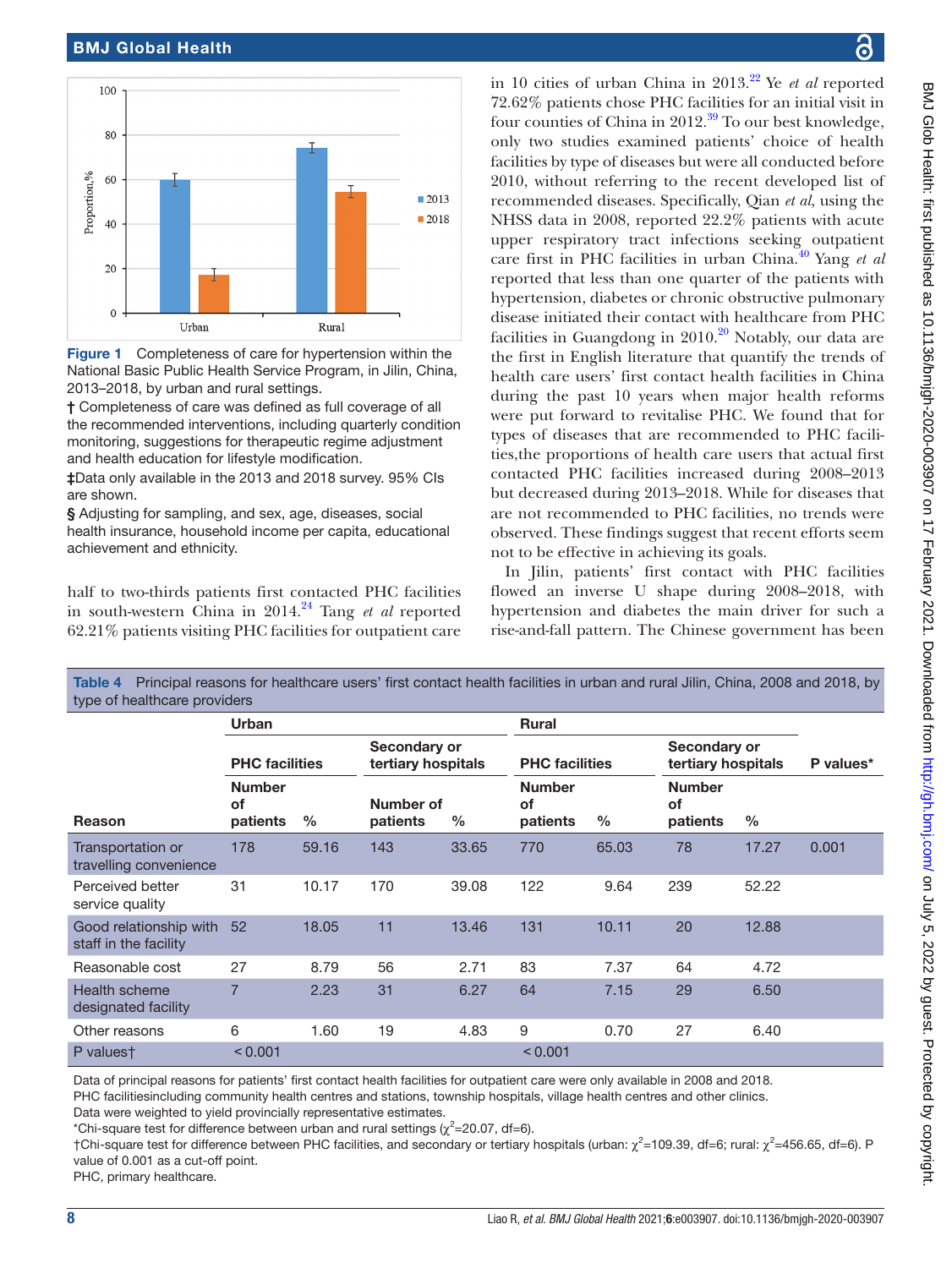implementing the National Essential Public Health Program since 2009, where interventions that manage hypertension and diabetes are designated to PHC facilities. $\frac{10}{10}$  In the programme, PHC facilities provided screening and continuing services to residents in their catchment area free of charge.<sup>12</sup> With rapid urbanisation and ageing, prevalence of hypertension<sup>41</sup> and diabetes<sup>42</sup> rose fast in China. There was a rising trend in the awareness of hypertension and diabetes in China during the past decade.<sup>[41–43](#page-10-1)</sup> Previous study found that patients with a usual source of services in PHC facilities were more satisfied with primary care.<sup>44</sup> Thus the scaling up of free public health services may play an important role in improving patients' preference for PHC facilities in the early stages of this programme. However, we found that completeness of care for hypertension within the National Essential Public Health Service Program decreased substantially during 2013–2018 in both urban and rural Jilin. These findings corroborated with evidence from Xinjiang and Inner Mongolia.[45](#page-10-4) As shown in recent reviews, community physicians in China were lack of systematic training with the prerequisite skills to manage chronic conditions properly, which may undermine the trust and linkage between patients and community health workers. $42\frac{42}{16}$ Our data also showed that more than a quarter of the recent health care users bypassed PHC facilities for better perceived quality. Whether China's health system reform was successful in expanding the reach of primary care services and identifying individuals in need of routine care is not known, but the compromising role of low perceived quality from PHC facilities may help explain the fall in care users' preference for PHC facilities in recent years.

To better construct the hierarchical medical system, the government put forward a series of auxiliary policies and programmes in recent years, including differential reimbursement from social health insurance in 2010, the National Family Doctor Program in 2011 and the Medical Alliance Programs in 2017 that encourage within county referrals. However, none of these policies seems to be effective in improving users first contacting with PHC facilities. We found that social health insurance coverage was not associated with recent health care users' first contact choice in Jilin either, which is consistent with the previous findings<sup>7</sup>  $47-49$  and suggests that the differential reimbursement policy was insufficient to improve first contacting of PHC facilities.<sup>7</sup> <sup>48–50</sup> In fact, our data showed that perceived costs were not considered by care users to make choices at all. Importantly, we found that health care users who had any referral histories were extremely low, and care users' first contact with PHC facilities were not associated with whether or not they had any contracted family doctors either. Poor referral system between PHC facilities and secondary or above hospitals may affect continuity of service and disincentivise users' preferences.<sup>[50](#page-10-5)</sup> Indeed, we found that only 10% patients chose PHC facilities for the reason of perceived better service quality in both urban and rural

Jilin, while more than one-third patients chose secondary or above hospitals because of perceived better quality, suggesting that quality of service in PHC facilities was less attractive to health care users. Previous studies also showed that in PHC facilities quality of medical care was relatively low<sup>17</sup> and the equipment was less advanced,  $2^{0.51}$ while many drugs were unavailable.<sup>51 52</sup> Without trust and perceived quality from PHC facilities, none of the auxiliary measures that intended to change patients' incentives or strengthen the linkage to PHC facilities seems to be effective to make a change.

#### Limitations

This study has several important limitations. First, data on the main reasons for choosing healthcare facilities were only available in 2008 and 2018. We do not know why the survey designers removed these important questions; however, the missing information from 2013 largely limited our understanding to why a rise in PHC utilisation was seen in 2013. Second, our analysis was based on survey data. Although multistage stratified random cluster sampling methods were used, sampling errors might exist. For provincial representativeness, we weighted the data against the latest nationwide population census in China in 2010. Third, response rate of the surveys was high; however, nearly 10.78%–27.60% questionnaires were answered by a proxy family member. In the sensitivity analysis that excluding these cases, we had similar findings however ([online supplemental appendix](https://dx.doi.org/10.1136/bmjgh-2020-003907) [7](https://dx.doi.org/10.1136/bmjgh-2020-003907)). Fourth, the survey may be encountered by recall bias, which might affect the accuracy of disease types. The NHSS recruited local public health doctors/nurses from the community to do the investigation. Misclassification in the type of providers and diseases might be low. Fifth, health insurance coverage increased quickly in our study periods and schemes varied largely; however, we could not disentangle the effects of specific type of insurance on patients' choice, given limited sample size, for which future work is warranted.

#### **CONCLUSION**

Health care users sought primary care in a chaotic manner in Jilin, north eastern China. Current health system reform might be successful in expanding primary care services and identifying individuals in needs; however, none of the recent policy measures seemed to be effective in attracting health care users' to PHC facilities. Huge efforts are warranted in the provision of quality general practitioners to serve as 'gatekeepers' in the communities. Without improving quality of primary health care, an effective hierarchical medical system could be hardly forged in China.

Contributors XLF conceived the paper. RL did the analysis under XLF's supervision. RL and YL did the literature review. XLF made the first draft and other authors commented on the final version.

Funding This study was supported by China National Natural Science Foundation (71761130083, 71422009).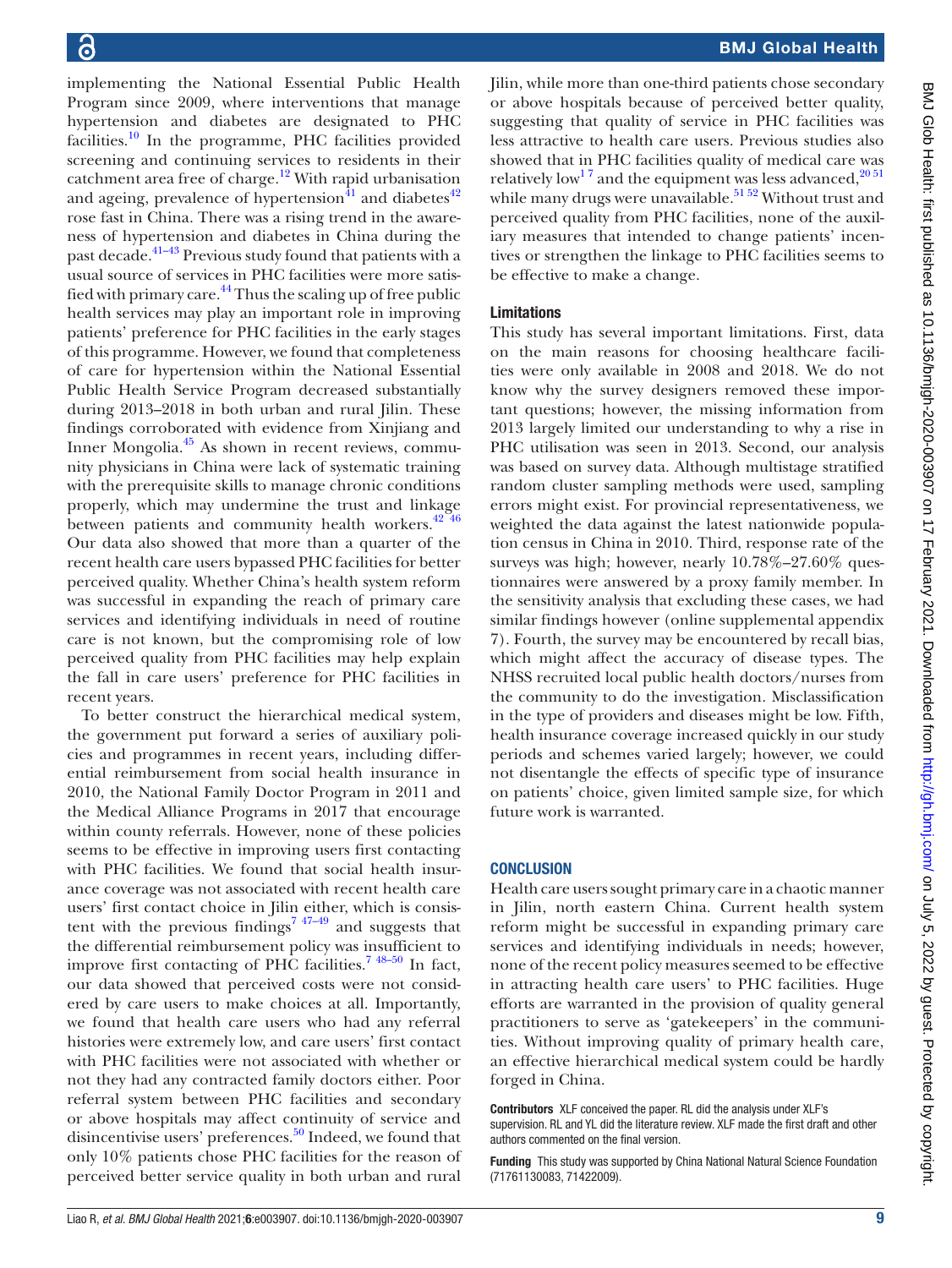Map disclaimer The depiction of boundaries on this map does not imply the expression of any opinion whatsoever on the part of BMJ (or any member of its group) concerning the legal status of any country, territory, jurisdiction or area or of its authorities. This map is provided without any warranty of any kind, either express or implied.

Competing interests None declared.

Patient consent for publication Not required.

Provenance and peer review Not commissioned; externally peer reviewed.

Data availability statement The data analysed in this study was obtained from a third party, the Jilin Health Information and Statistics Center. Please contact the corresponding author at fxl@bjmu.edu.cn.

Supplemental material This content has been supplied by the author(s). It has not been vetted by BMJ Publishing Group Limited (BMJ) and may not have been peer-reviewed. Any opinions or recommendations discussed are solely those of the author(s) and are not endorsed by BMJ. BMJ disclaims all liability and responsibility arising from any reliance placed on the content. Where the content includes any translated material, BMJ does not warrant the accuracy and reliability of the translations (including but not limited to local regulations, clinical guidelines, terminology, drug names and drug dosages), and is not responsible for any error and/or omissions arising from translation and adaptation or otherwise.

Open access This is an open access article distributed in accordance with the Creative Commons Attribution Non Commercial (CC BY-NC 4.0) license, which permits others to distribute, remix, adapt, build upon this work non-commercially, and license their derivative works on different terms, provided the original work is properly cited, appropriate credit is given, any changes made indicated, and the use is non-commercial. See: [http://creativecommons.org/licenses/by-nc/4.0/.](http://creativecommons.org/licenses/by-nc/4.0/)

#### **REFERENCES**

- <span id="page-9-0"></span>1 Li X, Lu J, Hu S, *et al*. The primary health-care system in China. *[The](http://dx.doi.org/10.1016/S0140-6736(17)33109-4)  [Lancet](http://dx.doi.org/10.1016/S0140-6736(17)33109-4)* 2017;390:2584–94.
- <span id="page-9-1"></span>2 Kruk ME, Porignon D, Rockers PC, *et al*. The contribution of primary care to health and health systems in low- and middle-income countries: a critical review of major primary care initiatives. *[Soc Sci](http://dx.doi.org/10.1016/j.socscimed.2009.11.025)  [Med](http://dx.doi.org/10.1016/j.socscimed.2009.11.025)* 2010;70:904–11.
- <span id="page-9-2"></span>3 Macinko J, Starfield B, Shi L. The contribution of primary care systems to health outcomes within organization for economic cooperation and development (OECD) countries, 1970-1998. *[Health](http://dx.doi.org/10.1111/1475-6773.00149)  [Serv Res](http://dx.doi.org/10.1111/1475-6773.00149)* 2003;38:831–65.
- 4 Kringos DS, Boerma W, van der Zee J, *et al*. Europe's Strong Primary Care Systems Are Linked To Better Population Health But Also To Higher Health Spending. *[Health Aff](http://dx.doi.org/10.1377/hlthaff.2012.1242)* 2013;32:686–94.
- <span id="page-9-3"></span>5 Zhang L, Cheng G, Song S, *et al*. Efficiency performance of China's health care delivery system. *[Int J Health Plann Manage](http://dx.doi.org/10.1002/hpm.2425)* 2017;32:254–63.
- <span id="page-9-4"></span>6 Wang H, Gusmano MK, Cao Q. An evaluation of the policy on community health organizations in China: will the priority of new healthcare reform in China be a success? *[Health Policy](http://dx.doi.org/10.1016/j.healthpol.2010.07.003)* 2011;99:37–43.
- <span id="page-9-29"></span>7 Wang HHX, Wang JJ, Wong SYS, *et al*. The development of urban community health centres for strengthening primary care in China: a systematic literature review. *[Br Med Bull](http://dx.doi.org/10.1093/bmb/ldv043)* 2015;116:ldv043.
- 8 Li H, Liu K, Gu J, *et al*. The development and impact of primary health care in China from 1949 to 2015: a focused review. *[Int J](http://dx.doi.org/10.1002/hpm.2435)  [Health Plann Manage](http://dx.doi.org/10.1002/hpm.2435)* 2017;32:339–50.
- <span id="page-9-5"></span>9 State Council of the People's Republic of China. Opinions on promoting the construction of hierarchical medical system, 2015. Available: [http://www.gov.cn/zhengce/content/2015-09/11/content\\_](http://www.gov.cn/zhengce/content/2015-09/11/content_10158.htm) [10158.htm](http://www.gov.cn/zhengce/content/2015-09/11/content_10158.htm)
- <span id="page-9-6"></span>10 State Council of the People's Republic of China. Medium- and long-term plan for prevention and treatment of chronic diseases (2017-2025), 2017. Available: [http://www.gov.cn/zhengce/content/](http://www.gov.cn/zhengce/content/2017-02/14/content_5167886.htm) [2017-02/14/content\\_5167886.htm](http://www.gov.cn/zhengce/content/2017-02/14/content_5167886.htm)
- 11 The Provincial Government of Jilin. Implementation plan of promoting hierarchical medical system construction in Jilin Province, 2016. Available: [http://xxgk.jl.gov.cn/szf/gkml/201812/t20181205\\_](http://xxgk.jl.gov.cn/szf/gkml/201812/t20181205_5348277.html) [5348277.html](http://xxgk.jl.gov.cn/szf/gkml/201812/t20181205_5348277.html)
- <span id="page-9-7"></span>12 State Council of the People's Republic of China. Opinions on deepening the health care reform, 2009. Available: [http://www.gov.](http://www.gov.cn/jrzg/2009-04/06/content_1278721.htm) [cn/jrzg/2009-04/06/content\\_1278721.htm](http://www.gov.cn/jrzg/2009-04/06/content_1278721.htm)
- <span id="page-9-8"></span>13 State Council of the People's Republic of China. Opinions on establishment of a general practitioner led primary-care, 2011. Available: [http://www.gov.cn/zwgk/2011-07/07/content\\_1901099.](http://www.gov.cn/zwgk/2011-07/07/content_1901099.htm) [htm](http://www.gov.cn/zwgk/2011-07/07/content_1901099.htm)
- <span id="page-9-9"></span>14 State Council of the People's Republic of China. Opinions on promoting the construction and development of medical Consortium, 2017. Available: [http://www.gov.cn/zhengce/content/](http://www.gov.cn/zhengce/content/2017-04/26/content_5189071.htm) [2017-04/26/content\\_5189071.htm](http://www.gov.cn/zhengce/content/2017-04/26/content_5189071.htm)
- <span id="page-9-10"></span>15 State Council of the People's Republic of China. Current major project on deepening health care system reform in 2010, 2010. Available: [http://www.gov.cn/zwgk/2010-04/19/content\\_1586732.](http://www.gov.cn/zwgk/2010-04/19/content_1586732.htm) [htm](http://www.gov.cn/zwgk/2010-04/19/content_1586732.htm)
- 16 Wu D, Lam TP. Underuse of primary care in China: the scale, causes, and solutions. *[J Am Board Fam Med](http://dx.doi.org/10.3122/jabfm.2016.02.150159)* 2016;29:240–7.
- <span id="page-9-11"></span>17 Li X, Krumholz HM, Yip W, *et al*. Quality of primary health care in China: challenges and recommendations. *[Lancet](http://dx.doi.org/10.1016/S0140-6736(20)30122-7)* 2020;395:1802–12.
- <span id="page-9-12"></span>18 Wang HHX, Wang JJ, Wong SYS, *et al*. Epidemiology of multimorbidity in China and implications for the healthcare system: cross-sectional survey among 162,464 community household residents in southern China. *[BMC Med](http://dx.doi.org/10.1186/s12916-014-0188-0)* 2014;12:188.
- 19 Wang H, Liu Y, Zhu Y, *et al*. Health insurance benefit design and healthcare utilization in northern rural China. *[PLoS One](http://dx.doi.org/10.1371/journal.pone.0050395)* 2012;7:e50395.
- <span id="page-9-28"></span>20 Yang H, Huang X, Zhou Z, *et al*. Determinants of initial utilization of community healthcare services among patients with major non-communicable chronic diseases in South China. *[PLoS One](http://dx.doi.org/10.1371/journal.pone.0116051)* 2014;9:e116051.
- 21 Hu X, Zhang H, Sun X, *et al*. Older adults' choices of first-contact care and related factors in Zhejiang and Qinghai Province, China. *[Geriatr Gerontol Int](http://dx.doi.org/10.1111/ggi.13746)* 2019;19:938–44.
- <span id="page-9-26"></span>22 Tang C, Luo Z, Fang P, *et al*. Do patients choose community health services (CHS) for first treatment in China? results from a community health survey in urban areas. *[J Community Health](http://dx.doi.org/10.1007/s10900-013-9691-z)* 2013;38:864–72.
- 23 Huang M, Zhang H, Gu Y, *et al*. Outpatient health-seeking behavior of residents in Zhejiang and Qinghai Province, China. *[BMC Public](http://dx.doi.org/10.1186/s12889-019-7305-0)  [Health](http://dx.doi.org/10.1186/s12889-019-7305-0)* 2019;19:967.
- <span id="page-9-25"></span>24 Sun X, Meng H, Ye Z, *et al*. Factors associated with the choice of primary care facilities for initial treatment among rural and urban residents in southwestern China. *[PLoS One](http://dx.doi.org/10.1371/journal.pone.0211984)* 2019;14:e0211984.
- <span id="page-9-13"></span>25 National Bureau of Statistics of China. Statistics law of the people's Republic of China, 2009. Available: [http://www.stats.gov.cn/zjtj/tjfg/](http://www.stats.gov.cn/zjtj/tjfg/tjfl/200906/t20090629_8791.html) [tjfl/200906/t20090629\\_8791.html](http://www.stats.gov.cn/zjtj/tjfg/tjfl/200906/t20090629_8791.html)
- <span id="page-9-14"></span>26 National Health Commission of the People's Republic of China. Guidance manual of the sixth National health service survey, 2018. Available: [http://www.nhc.gov.cn/ewebeditor/uploadfile/2018/10/](http://www.nhc.gov.cn/ewebeditor/uploadfile/2018/10/20181011142540292.pdf) [20181011142540292.pdf](http://www.nhc.gov.cn/ewebeditor/uploadfile/2018/10/20181011142540292.pdf)
- <span id="page-9-15"></span>27 State Council of the People's Republic of China. Planning outline of health care system development (2015 to 2020), 2015. Available: [http://www.gov.cn/zhengce/content/2015-03/30/content\\_9560.htm](http://www.gov.cn/zhengce/content/2015-03/30/content_9560.htm)
- <span id="page-9-16"></span>28 Li J, Feng XL. Health care-seeking behaviours and health expenditures in adults aged 45 years and older in China, 2011-2013. *[Trop Med Int Health](http://dx.doi.org/10.1111/tmi.12865)* 2017;22:638–54.
- <span id="page-9-17"></span>29 Andersen RM. Revisiting the behavioral model and access to medical care: does it matter? *[J Health Soc Behav](http://dx.doi.org/10.2307/2137284)* 1995;36:1–10.
- <span id="page-9-18"></span>30 Hayat MJ, Higgins M. Understanding poisson regression. *[J Nurs](http://dx.doi.org/10.3928/01484834-20140325-04)  [Educ](http://dx.doi.org/10.3928/01484834-20140325-04)* 2014;53:207–15.
- <span id="page-9-19"></span>31 Emma Sacks M. Communities, universal health coverage and primary health care. *Policy & practice* 2020;98:773–80.
- <span id="page-9-20"></span>32 Chotchoungchatchai S, Marshall AI, Witthayapipopsakul W, *et al*. Primary health care and sustainable development goals. *[Bull World](http://dx.doi.org/10.2471/BLT.19.245613)  [Health Organ](http://dx.doi.org/10.2471/BLT.19.245613)* 2020;98:792–800.
- <span id="page-9-21"></span>33 Kruk ME, Gage AD, Arsenault C, *et al*. High-Quality health systems in the sustainable development goals era: time for a revolution. *[Lancet Glob Health](http://dx.doi.org/10.1016/S2214-109X(18)30386-3)* 2018;6:e1196–252.
- 34 Langlois EV, McKenzie A, Schneider H, *et al*. Measures to strengthen primary health-care systems in low- and middle-income countries. *[Bull World Health Organ](http://dx.doi.org/10.2471/BLT.20.252742)* 2020;98:781–91.
- 35 Stenberg K, Hanssen O, Bertram M, *et al*. Guide posts for investment in primary health care and projected resource needs in 67 low-income and middle-income countries: a modelling study. *[Lancet Glob Health](http://dx.doi.org/10.1016/S2214-109X(19)30416-4)* 2019;7:e1500–10.
- <span id="page-9-22"></span>36 Arsenault C, Kim MK, Aryal A, *et al*. Hospital-provision of essential primary care in 56 countries: determinants and quality. *[Bull World](http://dx.doi.org/10.2471/BLT.19.245563)  [Health Organ](http://dx.doi.org/10.2471/BLT.19.245563)* 2020;98:735–46.
- <span id="page-9-23"></span>37 Kujawski SA, Leslie HH, Prabhakaran D, *et al*. Reasons for low utilisation of public facilities among households with hypertension: analysis of a population-based survey in India. *[BMJ Glob Health](http://dx.doi.org/10.1136/bmjgh-2018-001002)* 2018;3:e001002.
- <span id="page-9-24"></span>38 Macinko J, Guanais FC, Mullachery P, *et al*. Gaps in primary care and health system performance in six Latin American and Caribbean countries. *[Health Aff](http://dx.doi.org/10.1377/hlthaff.2015.1366)* 2016;35:1513–21.
- <span id="page-9-27"></span>39 Ye T, Niehoff J-U, Zhang Y, *et al*. Which medical institution should perform gatekeeping in rural China? results from a cross-sectional study. *[Gesundheitswesen](http://dx.doi.org/10.1055/s-0042-111824)* 2017;79:e10–17.